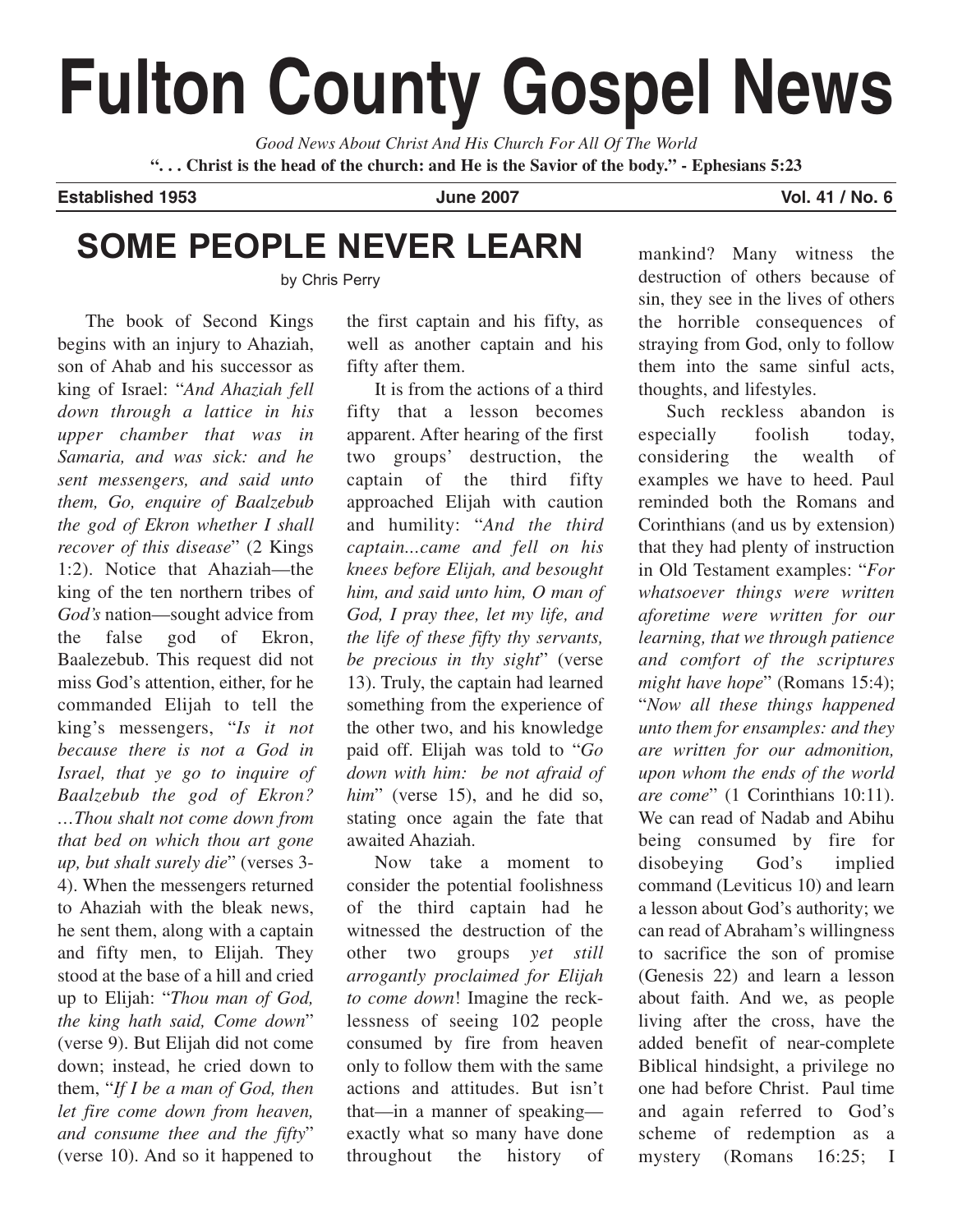#### **FULTON COUNTY GOSPEL NEWS** USPS Publication #211780

. . . is a Periodical publication issued monthly by the Church of Christ at Third and Bethel (P.O. Box 251), Mammoth Spring, AR 72554-0251. **POSTMASTER: Please mail all changes of address to the above address.**

**FCGN** is mailed free of charge to any who care to receive it. We will be happy to add any names to the regular mailing list. If you send in a name we must have a complete address, including number and street name, or R.R. or HCR number, plus box number, or a P.O. Box number and the **NINE DIGIT ZIP CODE**. This paper is supported by voluntary contributions for which we are grateful. Financial information will be furnished upon request. **Mail all address corrections or manuscripts to:**

#### **FULTON COUNTY GOSPEL NEWS** P.O. Box 251

Mammoth Spring, AR 72554

| Lee Moses $\dots\dots\dots\dots\dots\dots$ . EDITOR       |
|-----------------------------------------------------------|
|                                                           |
| $E$ -Mail $\ldots \ldots \ldots$ . cocfcgn@centurytel.net |
| Website www.fultoncountygospelnews.org                    |
|                                                           |
| E-Mail $\dots \dots \dots$ halopages @ yahoo.com          |

#### *continued from page 1*

Corinthians 2:7; etc.), and Peter described the lack of knowledge that plagued the Old Testament prophets as follows: "*Of which salvation the prophets have inquired and searched diligently, who prophesied of the grace that should come unto you: Searching what, or what manner of time the Spirit of Christ which was in them did signify, when it testified beforehand the sufferings of Christ, and the glory that should follow*" (1 Peter 1:10-11). To our benefit, however, Peter finishes his inspired thought by adding that "…*not unto themselves, but unto us they did minister the things*…" (verse 12). We can look back to the pages of Biblical history with a more complete understanding of God's plan for saving man than ever before. Yet, *still*, many of us sin.

On top of the examples of Scripture is the vast number of occasions in which we see the principles of God's word proven true in daily life. Everyday the effects of sin are clearly displayed in *real* situations with *real* people, many of whom are connected intimately to our own lives. Every funeral I have ever preached (and most gospel preachers can say the same) has ended with a plea for those present to learn from their loved one's death that "*it is appointed unto man once to die, but after this the judgment*" (Hebrews 9:27). But how many have walked away from a loved one's funeral or the smoldering remains of an associate's sinruined life, only to make their own feet "*swift in running to mischief*"? (Proverbs 6:18).

It is said that insanity can be practically defined as *doing the same thing and hoping to get different results*. With such a definition in mind, it is no wonder that the Bible frequently defines wisdom as the opposite: knowledge *gained from the experience of others*. Solomon sought to impart what he had learned *first hand* to others so they would not have to learn the same way; hence, his frequent entreaties for "My son" to heed his wisdom and instruction (24 times in Proverbs and Ecclesiastes). Those with spiritual wisdom need not learn "the hard way" in every situation, but can instead draw from the mistakes of others and avoid similar pitfalls.

Friend, are you doing the same things that sinful people have done throughout history, but hoping somehow to escape the judgment of God? Won't you employ godly wisdom and learn from the mistakes of others? Truly, some people never learn don't be counted among that number.

> 303 DeKalb Street McMinnville, TN 37110

## **THE SEED OF THE KINGDOM**

by Bynum Black (1871-1944)

The "seed" is that which contains the life. The word of God is the seed of the kingdom (Luke 8:11; Matthew 13:19). Christ says, *"The words that I have spoken unto you, they are spirit, and they are life"* (John 6:63). "*Man shall not live by bread alone, but by every word that proceedeth out of the mouth of God"* (Matthew 4:4). Paul calls it *"the word of life"* (Philippians 2:16). *"The word of God is quick and powerful"* (Hebrews 4:12). *"The sower soweth the word"* (Mark 4:14). We are made clean through the word (John 15:3). It is called the word of salvation (Acts 13:26). The word of God shall never perish (1 Peter 2:23-25). Christ says, *"My word shall not pass away"* (Matthew 24:35). We are admonished to receive the word (James 1:21); to hold fast to the word (Titus 1:9); to comfort one another with the word (1 Thessalonians 4:18); to preach the word (2 Timothy 4:12); and to be doers of the word (James 1:22). *"Ye shall not add unto the word which I command you, neither shall ye diminish ought from it"* (Deuteronomy 4:2). "*Add thou not unto His words, lest He reprove thee, and thou be found a liar"*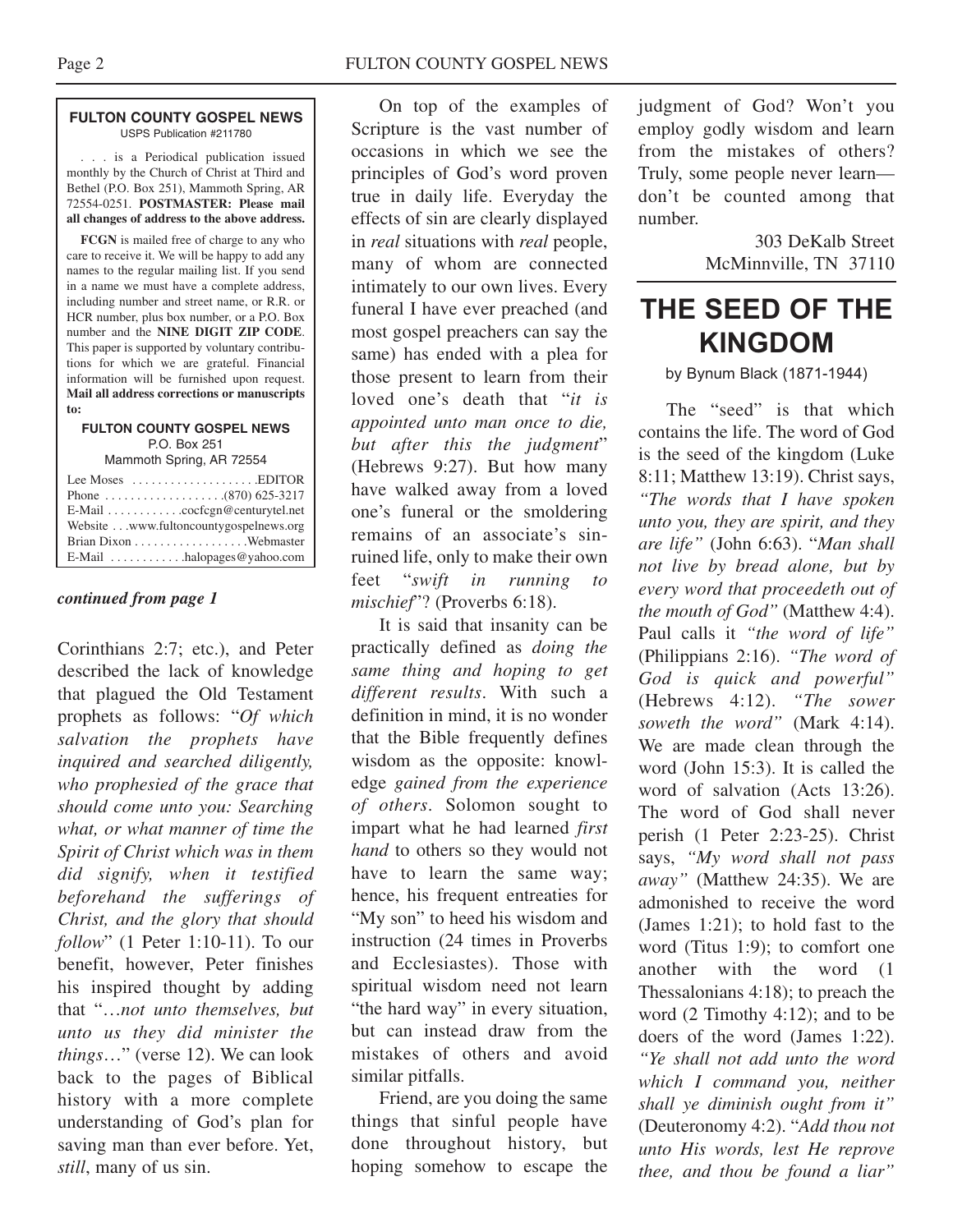*(*Proverbs 30:6). *"For I testify unto every man that heareth the words of the prophecy of this book, if any man shall add unto these things, God shall add unto him the plagues that are written in this book"* (Revelation 22:18).

With all this array of proof, men will tell you that God's word is "a dead letter," and fall to their knees and pray for God to send down converting power. They all take the word of God for a kind of a form and then supplement their own notions. Why take the word of God as a form and then say there is no power in it? Paul mentions a class of people who have a form of godliness, but deny the power thereof (2 Timothy 3:5). In the seventh verse he says they are *"Ever learning and never able to come to the knowledge of the truth."* The 9th verse says, *"Their folly shall be evident unto all men."* For they *"Turn away their ears from the truth and are turned aside unto fables"* (2 Timothy 4:4).

God is not a respecter of persons (Acts 10:34). Just as far as the word (the seed of the kingdom) has been preached, God has saved people. The word produces Christians, and where the word has never gone there are no Christians. If God has other means to give spiritual life, and is, as they claim, sending down converting power, why are the heathen living and dying in total ignorance and destitute of spiritual life? If He converts tens of thousands here by such a process, and does not convert the heathen, He is a respecter of persons and Paul and Peter are found liars. Oh shame!

# **THE BOTTOM LINE**

#### by Lee Moses

At a typical annual shareholders' meeting, the chairman of the board gives a lengthy welcome to the attendees, followed by a flattering introduction of himself and the board. After covering numerous points of order, he then launches into a protracted speech about the corporation's vision for the future. Through all of this, the stockholders in attendance anxiously await more useful information: whether the customer base is being expanded, how much money the corporation spent and will spend, and how much money the corporation made and will make. They are interested in the bottom line.

It is readily acknowledged that businesses exist to make money, and need customers to do so. But trouble is always closely behind whenever principles of the world dictate how one conducts himself in religion (consider Acts 8:18-20).

Yet so many churches are intentionally market-driven rather than spiritually led. Church leaders are interested first and foremost in the same things in which corporate stockholders are interested: whether the "customer base" is being expanded (whether attendance is increasing), how much money has been spent and will be spent, and how much money has been brought in and will be brought in. Rather than seeking to emulate the New Testament pattern that led to the<br>Divine commendation of commendation of churches such as Thessalonica and Philadelphia (1 Thessalonians 1; Revelation 3:8-10), church leaders seek to emulate the paradigms of the financially successful, but repugnant to the Lord, Willow Creek and Saddleback Community Churches.

Christians certainly should be interested in preaching the Gospel to as many people as possible (Mark 16:15), stewardship of the Lord's resources (Matthew 25:14- 30; Romans 11:36; 1 Corinthians 4:2), and giving generously to the Lord (2 Corinthians 9:13). But when popularity and financial success are viewed as the church's ultimate goal, we are not measuring success by the Lord's standard.

Jesus said, *"My kingdom is not of this world"* (John 18:36). The church, the kingdom Christ would and did establish (Daniel 7:13-14; Matthew 16:18; Colossians 1:13; Revelation 1:9), is not of worldly origin or nature. Nor is it intended to serve worldly interests; as the inspired apostle Paul wrote, *"For the kingdom of God is not meat and drink; but righteousness, and peace, and joy in the Holy Ghost"* (Romans 14:17).

Christ **is** certainly interested in a bottom line, but His bottom line is not the same as that of the worldly-minded. While standing at the Judgment Throne we might try to be like the chairman of the board at a shareholders' meeting. We might desire to bring up various things: Our appreciation to God for all He gave us on earth, a rundown of all our many accomplishments on the earth, and a protracted speech about what we would do on earth if given more